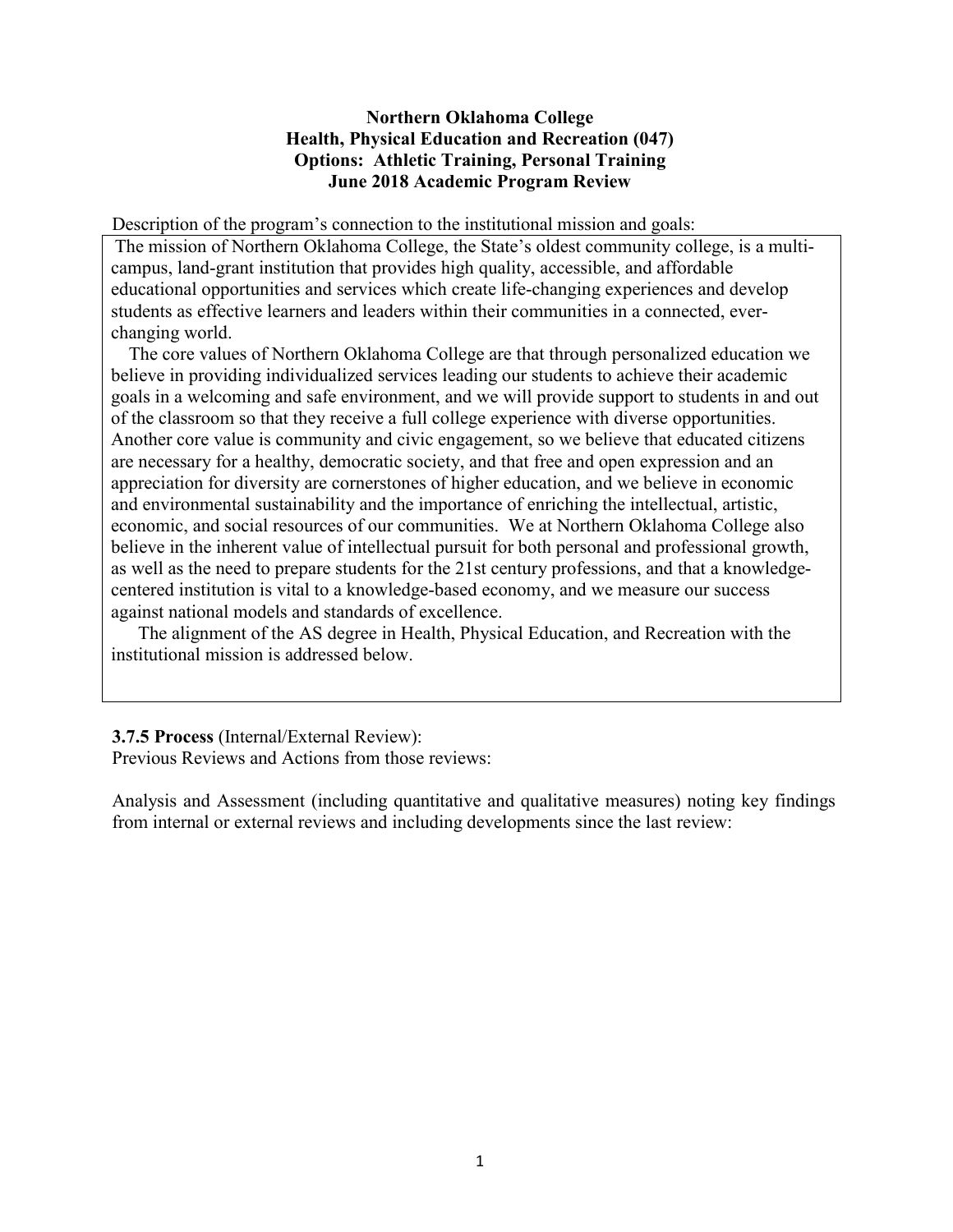The last full program review occurred in 2013. The 2013 review noted the Health, Physical Education, and Recreation (HPER) program offered hands-on learning in the athletic training environment as well as opportunities for HPER majors to officiate intramural events. Recommendations in the 2013 review included further aligning the HPER course offerings with partner institutions and increasing enrollment by 10 students. In 2011-2012, there were 56 majors and 19 graduates in the HPER degree programs.

Since the last formal review, the following program changes have been made:

- In 2015, the division set a goal for a 40% 3-yr. graduation rate of HPER students and has made scheduling adjustments to assist in completion. The division continues to track student progress toward this goal.
- A Personal Training option was added to the HPER degree in 2016-2017 due to increased workforce demands. Four new courses were added as part of this curriculum: Intro to Personal Training I, Intro to Personal Training II, Personal Training Practicum I, and Personal Training Practicum II. Emails were sent to advisors explaining the various HPER degree options in order to better guide students in the proper degree choice.
- In 2017-2018, program assessment for Athletic Training option was adjusted to include demonstration of knowledge and application of the mechanics of the human body for more real-world applications. Gateway courses were also identified to better track majors and graduates.
- A section of First Aid was added to meet student needs and an internship option was added in Summer 2018.

## **A. Centrality of the Program to the Institution's Mission**:

 The Health, Physical Education and Recreation degree at Northern Oklahoma College creates various experiences for students to gain valuable knowledge in the career field of physical education or athletic training, meeting regional workforce needs and offering life-changing opportunities for students through greater employability.

# **B. Vitality of the Program:**

**B.1.**Program Objectives and Goals:

Students upon completion of the Health, Physical Education and Recreation degree will be able to:

- Apply care for basic injuries.
- Demonstrate skill set gained from clinical observation.
- Describe and explain healthy lifestyle habits.
- Demonstrate knowledge and application of the mechanics of the human body.

| Date                                       | 5/10/2016                     |
|--------------------------------------------|-------------------------------|
| Competency # and $\vert$ 1.<br>Description | Apply care for basic injuries |

### **B.2** Quality Indicators (including Higher Learning Commission issues):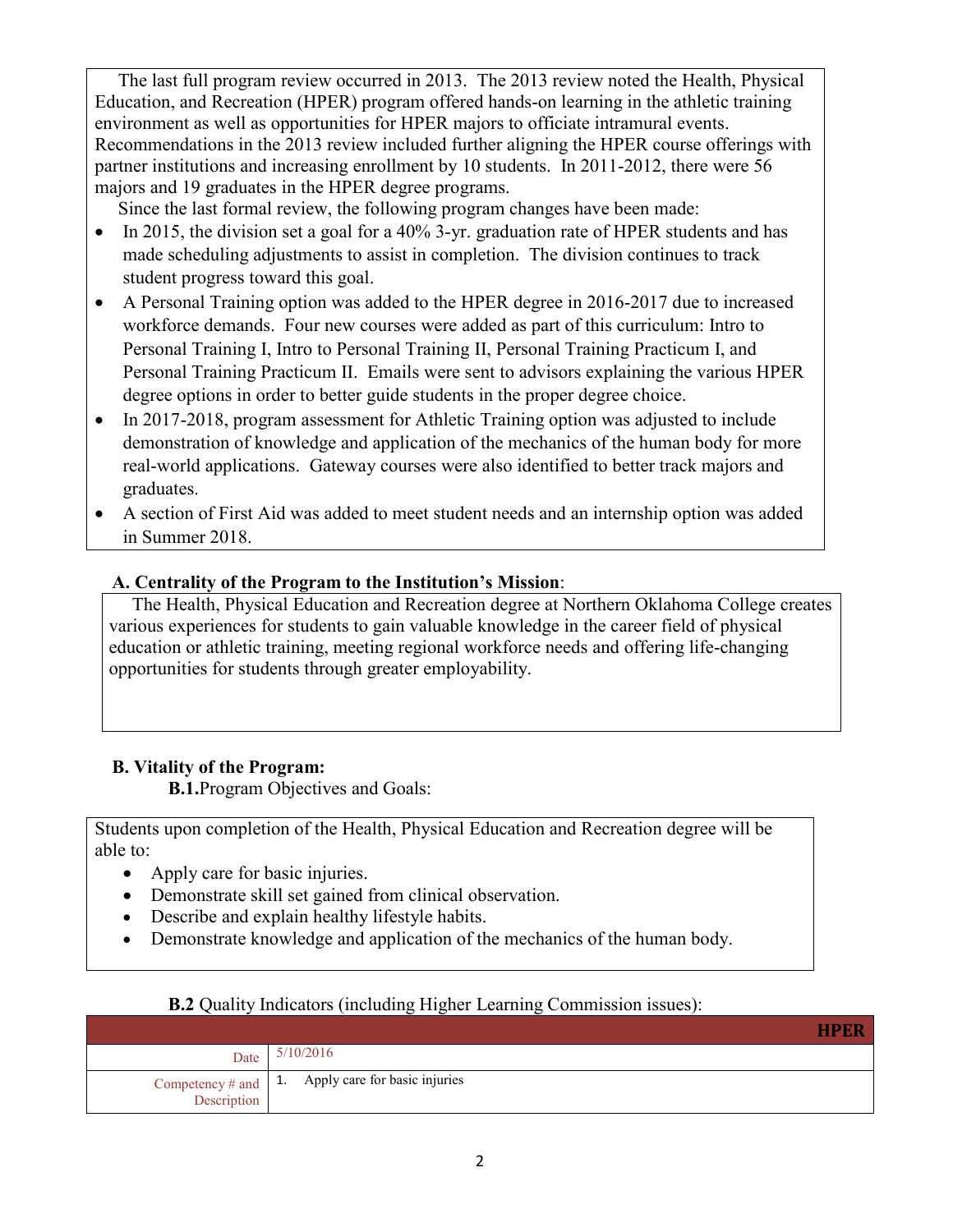| Course                          | HPET 2633 - Care and Prevention of Athletic Injuries<br>HPET $2212$ – First Aid                                                                                 |
|---------------------------------|-----------------------------------------------------------------------------------------------------------------------------------------------------------------|
| Activity                        | Quiz/test                                                                                                                                                       |
| Measurement                     | HPET 2633- Learn and identify the signs and symptoms of a concussions<br>HPET 2212- CPR certification test with pass/fail scores                                |
| <b>Evaluation Criteria</b>      | HPET 2633 - Students should score at least a 75% on the quiz/test question<br>HPET 2212-70% of students will successfully pass this test                        |
| 2015-2016 Results               | HPET 2633-50 out of 50 (100%) students score 75% or better on each of the 6 questions.                                                                          |
| Summary of changes for          | HPET 2212-59 out of 59 students passed (100%)<br>Competences met. No changes recommended at this point                                                          |
| 2016-2017                       |                                                                                                                                                                 |
| <b>Timeline for Review</b>      | Fall/spring data will be collected and reviewed in the spring and instructors from all campuses will<br>determine needed adjustments.                           |
|                                 |                                                                                                                                                                 |
| Date                            | 5/15/2017                                                                                                                                                       |
| Competency # and<br>Description | Demonstrate skill set gained from clinical observation<br>2.                                                                                                    |
| Course                          | HPET 1142 - Sports Officiating I                                                                                                                                |
|                                 | HPET 2053 - Introduction to Coaching<br>HPET 1952 - Introduction to HPE&R                                                                                       |
|                                 | HPET 1950 - Physical Ed. Field Exp                                                                                                                              |
| Activity                        | HPET 1142 - Game observation                                                                                                                                    |
|                                 | HPET 2053 - Form a coaching philosophy from observations and course material<br>HPET 1952 - Academic Major Assignment                                           |
|                                 | HPET 1950 – Professional resume and observation review                                                                                                          |
| Measurement                     | HPET 1142 - rubric<br>HPET 2053 - Pass/fail                                                                                                                     |
|                                 | HPET 1952 - Pass/fail                                                                                                                                           |
|                                 |                                                                                                                                                                 |
|                                 | HPET 1950 - Pass/fail                                                                                                                                           |
| <b>Evaluation Criteria</b>      | HPET $1142$ – Pass rate of $75%$<br>HPET 2053 - Pass/fail                                                                                                       |
|                                 | HPET 1952 - Pass/fail                                                                                                                                           |
|                                 | HPET 1950 - Pass/fail                                                                                                                                           |
| 2016-2017 Results               | HPET 1142 - 16/17 (94%) pass rate<br>HPET 2053 - 27/29 (93%) pass rate                                                                                          |
|                                 | HPET 1952 - 15/16 (94%) pass rate                                                                                                                               |
| Recommendation for              | HPET 1950 - 14/14 (100%) pass rate<br>No changes at this time                                                                                                   |
| changes for 2017-2018           |                                                                                                                                                                 |
| <b>Timeline for Review</b>      | Fall/spring data will be collected and reviewed in the spring and instructors from all campuses will                                                            |
|                                 | determine needed adjustments.                                                                                                                                   |
|                                 |                                                                                                                                                                 |
| Date                            | 5/22/2018                                                                                                                                                       |
| Competency # and<br>Description | 3. Describe and explain healthy lifestyle habits                                                                                                                |
| Course                          | HPET 1113 - Nutrition                                                                                                                                           |
| Activity                        | HPET 1223 - Health Ed. and Wellness<br>HPET 1113 - The students will be given a project to demonstrate their knowledge on proper nutritional                    |
|                                 | habits, caloric intake and making better meal choices.                                                                                                          |
|                                 | HPET 1223 - The students will be given a project to demonstrate their knowledge on proper nutritional<br>habits, caloric intake and making better meal choices. |
| Measurement                     | HPET 1113 and HPET 1223 - Grading rubric developed for this project                                                                                             |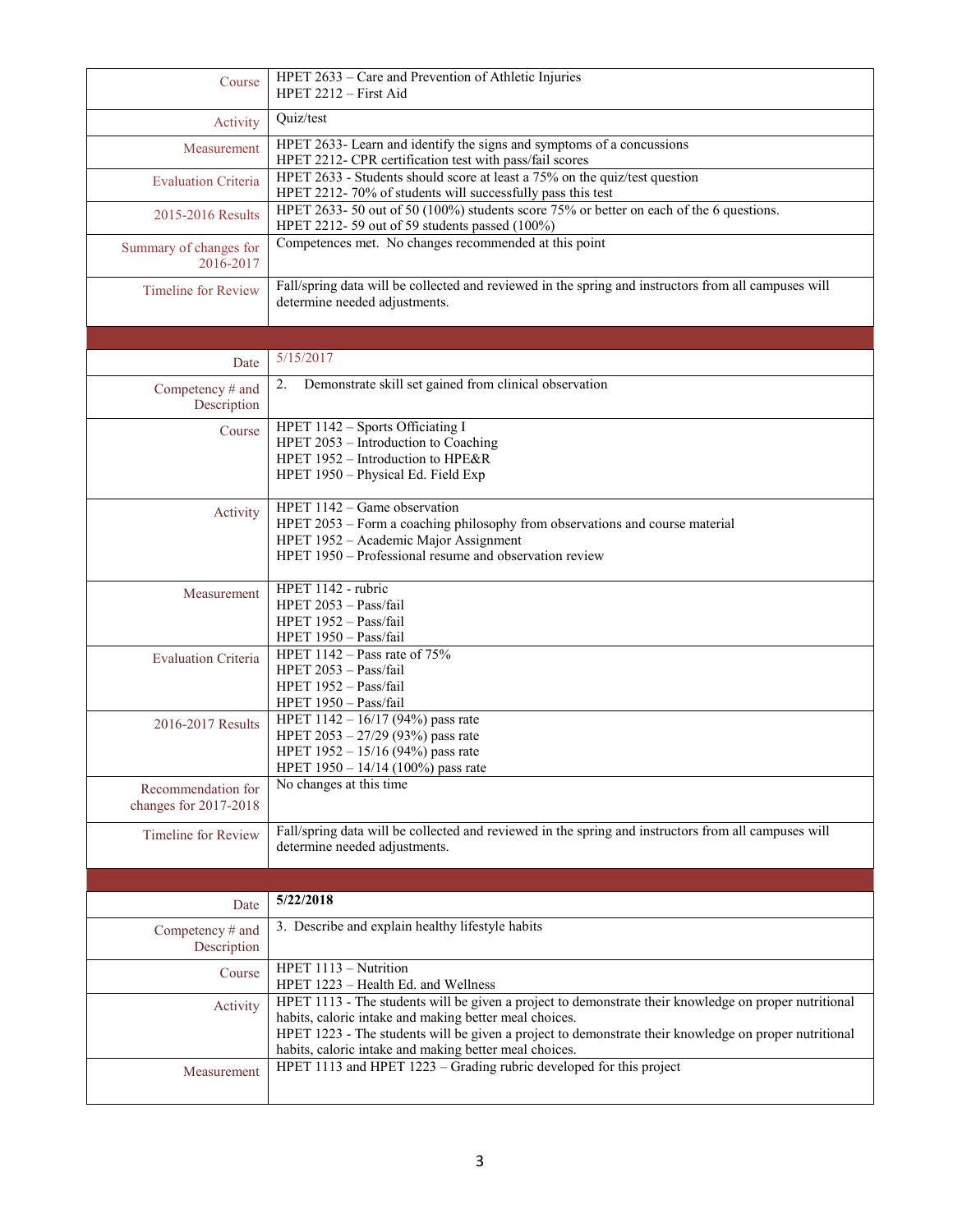| <b>Evaluation Criteria</b> | HPET 1223 - Students in the course will have a 70% success rate on this project.                     |
|----------------------------|------------------------------------------------------------------------------------------------------|
|                            | HPET 1113 - Students in the course will have a 70% success rate on this project.                     |
|                            | HPET $1223 - 61/68$ (90%) students scored 70% or better on project.                                  |
| 2017-2018 Results          | HPET 1113 - 22/24 (92%) students scored 70% or better on project.                                    |
|                            |                                                                                                      |
| Recommendation for         | HPET $1223$ – change evaluation criteria to 75% success rate                                         |
| changes for 2018-2019      | HPET $1113$ – change evaluation criteria to 75% success rate                                         |
|                            |                                                                                                      |
|                            |                                                                                                      |
| Date                       | 5/22/2018                                                                                            |
| Competency # and           | 4. Demonstrate knowledge and application of the mechanics of the human body.                         |
| Description                |                                                                                                      |
| Course                     | HPET 2633 – Care and Prevention of Athletic Injuries                                                 |
|                            | $HPET 2212 - First Aid$                                                                              |
| Activity                   | HPET 2633 - Heat Awareness quiz                                                                      |
|                            | HPET $2212 - CPR$ test                                                                               |
| Measurement                | HPET 2633- Learn and identify the signs and symptoms of heat illness                                 |
|                            | HPET 2212- CPR certification test with pass/fail scores                                              |
|                            |                                                                                                      |
| <b>Evaluation Criteria</b> | HPET 2633 - Students should score at least a 75% on the quiz                                         |
|                            | HPET 2212-70% of students will successfully pass this test                                           |
| 2017-2018 Results          | HPET $2633 - 22/26$ (85%) students scored 75% or better on project.                                  |
|                            | HPET $2212 - 42/45$ (93%) students passed the CPR certification test                                 |
|                            | BISI 2104 - 11/19 (58%) students passed with 70% or better                                           |
|                            | BISI 2204 - 13/30 (43%) students passed with 70%                                                     |
|                            | (BISI data collected for one instructor—will extend random sampling in next cycle)                   |
| Recommendation for         | HPET $2633 - no$ changes                                                                             |
| changes for 2018-2019      | HPET 2212 - change evaluation criteria to 80% of students will successfully pass the CPR test        |
| <b>Timeline for Review</b> | Fall/spring data will be collected and reviewed in the spring and instructors from all campuses will |
|                            | determine needed adjustments.                                                                        |
|                            |                                                                                                      |

|                                        | <b>HPER - Athletic Training Option</b>                                                                                                   |
|----------------------------------------|------------------------------------------------------------------------------------------------------------------------------------------|
| Date.                                  | 5/10/2016<br>Assessed again Spring 2019                                                                                                  |
| Competency # and<br><b>Description</b> | Apply care for basic injuries<br>1.                                                                                                      |
| Course                                 | HPET 2633 – Care and Prevention of Athletic Injuries<br>HPFT 2212 - First Aid                                                            |
| <b>Activity</b>                        | Quiz/test                                                                                                                                |
| <b>Measurement</b>                     | HPET 2633- Learn and identify the signs and symptoms of a concussions<br>HPET 2212- CPR certification test with pass/fail scores         |
| <b>Evaluation Criteria</b>             | HPET 2633 - Students should score at least a 75% on the quiz/test question<br>HPET 2212-70% of students will successfully pass this test |
| 2015-2016 Results                      | HPET 2633-50 out of 50 (100%) students score 75% or better on each of the 6 questions.<br>HPET 2212-59 out of 59 students passed (100%)  |
| Summary of changes for<br>2016-2017    | Competences met. No changes recommended at this point.                                                                                   |
| <b>Timeline for Review</b>             | Fall/spring data will be collected and reviewed in the spring and instructors from all campuses<br>will determine needed adjustments.    |
|                                        |                                                                                                                                          |
| Date                                   | 5/15/2017                                                                                                                                |
| Competency $#$ and<br>Description      | Demonstrate skill set gained from clinical observation<br>2.                                                                             |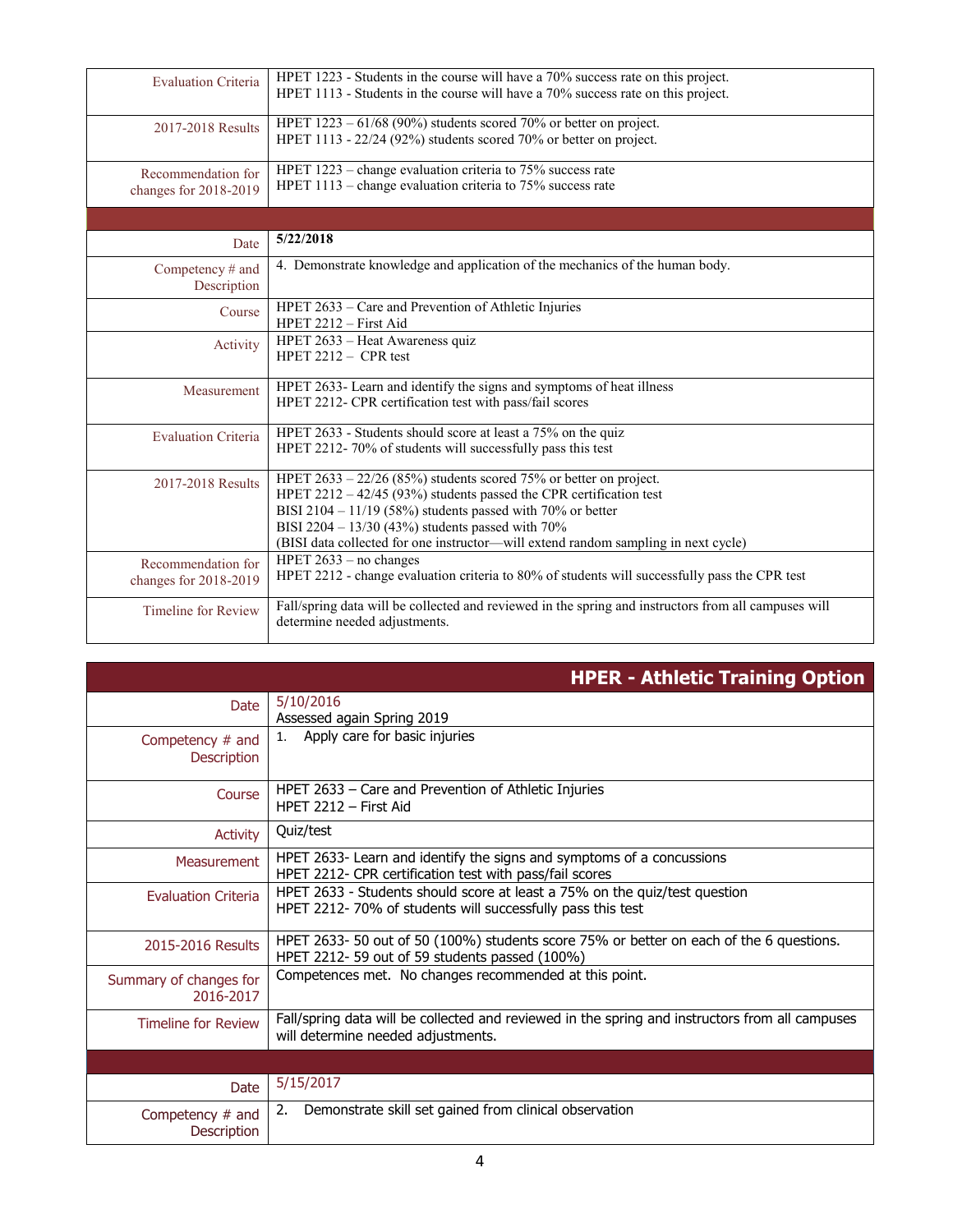| Course                                      | HPET 2382 - Athletic Training Practicum I<br>HPET 2482 - Athletic Training Practicum II                                                                                                                                                                                                                                |  |  |
|---------------------------------------------|------------------------------------------------------------------------------------------------------------------------------------------------------------------------------------------------------------------------------------------------------------------------------------------------------------------------|--|--|
| <b>Activity</b>                             | HPET 2382- recognizing and managing dehydration, wound management and cleansing,<br>taping an ankle and emergency action plans<br>HPET 2482 -arch taping, identifying concussion symptoms, hot/cold modality usage, correctly<br>writing SOAP notes and identifying various stretching techniques.                     |  |  |
| <b>Measurement</b>                          | HPET 2382 and HPET 2482 - quiz                                                                                                                                                                                                                                                                                         |  |  |
| <b>Evaluation Criteria</b>                  | HPET 2382 and HPET 2482 - Pass rate of 70% for each activity                                                                                                                                                                                                                                                           |  |  |
| 2016-2017 Results                           | HPET 2382 - Dehydration (8/8 passed), wound management (7/8 passed), ankle taping (8/8<br>passed), emergency action plans (8/8 passed)<br>HPET 2482 - Arch taping (5/5 passed), concussion symptoms (5/5 passed), hot and cold<br>modalities (5/5 passed), SOAP notes (5/5 passed), stretching techniques (5/5 passed) |  |  |
| Recommendation for<br>changes for 2017-2018 | Increase the pass rate to 80%                                                                                                                                                                                                                                                                                          |  |  |
| <b>Timeline for Review</b>                  | Fall/spring data will be collected and reviewed in the spring and instructors from all campuses<br>will determine needed adjustments.                                                                                                                                                                                  |  |  |
|                                             |                                                                                                                                                                                                                                                                                                                        |  |  |
| Date                                        | 5/22/2018                                                                                                                                                                                                                                                                                                              |  |  |
| Competency # and<br>Description             | 3. Describe and explain healthy lifestyle habits                                                                                                                                                                                                                                                                       |  |  |
| Course                                      | HPET 1113 - Nutrition<br>HPET 1223 - Health Ed. and Wellness                                                                                                                                                                                                                                                           |  |  |
| <b>Activity</b>                             | HPET 1113 and 1223 - The students will be given a project to demonstrate their knowledge on<br>proper nutritional habits, caloric intake and making better meal choices.                                                                                                                                               |  |  |
| Measurement                                 | HPET 1113 and 1223 - Grading rubric developed for this project                                                                                                                                                                                                                                                         |  |  |
| <b>Evaluation Criteria</b>                  | HPET 1113 and 1223 - Students in the course will have a 70% success rate on this project.                                                                                                                                                                                                                              |  |  |
| 2017-2018 Results                           | HPET 1223 - 61/68 (90%) students scored 70% or better on project.<br>HPET 1113 - 22/24 (92%) students scored 70% or better on project.                                                                                                                                                                                 |  |  |
| Recommendation for<br>changes for 2018-2019 | HPET 1223 - change evaluation criteria to 75% success rate<br>HPET 1113 - change evaluation criteria to 75% success rate                                                                                                                                                                                               |  |  |
| <b>Timeline for Review</b>                  | Fall/spring data will be collected and reviewed in the spring and instructors from all campuses<br>will determine needed adjustments.                                                                                                                                                                                  |  |  |
|                                             |                                                                                                                                                                                                                                                                                                                        |  |  |
| Date                                        | 5/22/2018                                                                                                                                                                                                                                                                                                              |  |  |
| Competency # and<br>Description             | 4. Demonstrate knowledge and application of the mechanics of the human body.                                                                                                                                                                                                                                           |  |  |
| Course                                      | HPET 2633 - Care and Prevention of Athletic Injuries<br>HPET $2212 -$ First Aid<br>BISI 2104 - Human Anatomy<br>BISI 2204 - Human Physiology                                                                                                                                                                           |  |  |
| <b>Activity</b>                             | HPET 2633 - Heat Awareness quiz<br>HPET 2212 $-$ CPR test<br>BISI 2104 - Exam 3<br>BISI 2204 - Average of 5 exams                                                                                                                                                                                                      |  |  |
| Measurement                                 | HPET 2633- Learn and identify the signs and symptoms of heat illness<br>HPET 2212- CPR certification test with pass/fail scores<br>BISI 2104 - Exam covering muscles and contraction mechanism.<br>BISI 2204 - Exams covering the application of mechanics.                                                            |  |  |
| <b>Evaluation Criteria</b>                  | HPET 2633 - Students should score at least a 75% on the quiz<br>HPET 2212-70% of students will successfully pass this test<br>BISI 2104 - 70% of students will successfully pass this test                                                                                                                             |  |  |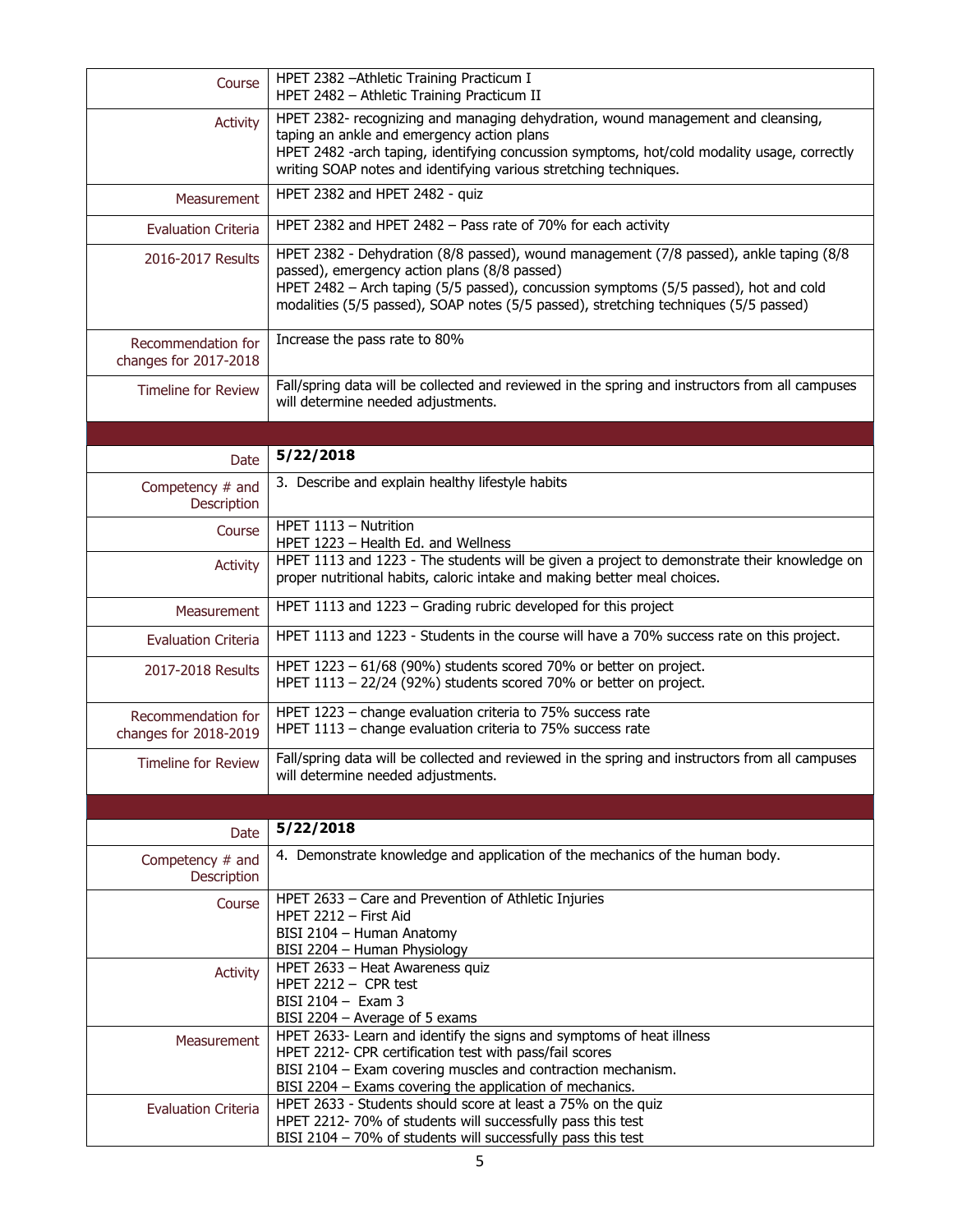|                                             | BISI 2204 - 70% of students will successfully pass this test                                                                              |
|---------------------------------------------|-------------------------------------------------------------------------------------------------------------------------------------------|
| 2017-2018 Results                           | HPET $2633 - 22/26$ (85%) students scored 75% or better on project.<br>HPET 2212 - 42/45 (93%) students passed the CPR certification test |
|                                             | BISI 2104 $-$<br>BISI 2204 -                                                                                                              |
| Recommendation for<br>changes for 2018-2019 | HPET $2633 - no change$<br>HPET 2212 - change evaluation criteria to 80% of students will successfully pass the CPR test                  |
| <b>Timeline for Review</b>                  | Fall/spring data will be collected and reviewed in the spring and instructors from all campuses<br>will determine needed adjustments.     |

|                                        | <b>HPER - Personal Training Option</b>                                                                                                                   |
|----------------------------------------|----------------------------------------------------------------------------------------------------------------------------------------------------------|
| Date                                   | 5/10/2016                                                                                                                                                |
|                                        | Assessed again Spring 2019                                                                                                                               |
| Competency # and<br><b>Description</b> | Apply care for basic injuries                                                                                                                            |
| Course                                 | HPET 2633 - Care and Prevention of Athletic Injuries<br>HPET $2212 -$ First Aid                                                                          |
| <b>Activity</b>                        | Quiz/test                                                                                                                                                |
| Measurement                            | HPET 2633- Learn and identify the signs and symptoms of a concussions<br>HPET 2212- CPR certification test with pass/fail scores                         |
| <b>Evaluation Criteria</b>             | HPET 2633 - Students should score at least a 75% on the quiz/test question<br>HPET 2212-70% of students will successfully pass this test                 |
| 2015-2016 Results                      | HPET 2633-50 out of 50 (100%) students score 75% or better on each of the 6 questions.<br>HPET 2212-59 out of 59 students passed (100%)                  |
| Summary of changes for<br>2016-2017    | Competences met. No changes recommended at this point.                                                                                                   |
| <b>Timeline for Review</b>             | Fall/spring data will be collected and reviewed in the spring and instructors from all campuses<br>will determine needed adjustments.                    |
|                                        |                                                                                                                                                          |
| Date                                   | 5/15/2017                                                                                                                                                |
| Competency # and<br>Description        | Demonstrate skill set gained from clinical observation<br>2.                                                                                             |
| Course                                 | HPET 1232 - Personal Training Practicum I<br>HPET 1242 - Personal Training Practicum II                                                                  |
| Activity                               | HPET 1233 - Demonstrate proper measurement of blood pressure and resting heart rate.<br>HPET 1243 - Demonstrate three proper weight training techniques. |
| <b>Measurement</b>                     | HPET 1232 - Vital Signs Activity<br>HPET 1242 - Fitness Activity                                                                                         |
| <b>Evaluation Criteria</b>             | HPET $1232 -$ Pass rate of $70\%$<br>HPET $1242 -$ Pass rate of 70%                                                                                      |
| <b>Timeline for Review</b>             | Fall/spring data will be collected and reviewed in the spring and instructors from all campuses<br>will determine needed adjustments.                    |
|                                        |                                                                                                                                                          |
| Date                                   | 5/22/2018                                                                                                                                                |
| Competency # and<br>Description        | 3. Describe and explain healthy lifestyle habits                                                                                                         |
| Course                                 | HPET 1113 - Nutrition<br>HPET 1223 - Health Ed. and Wellness                                                                                             |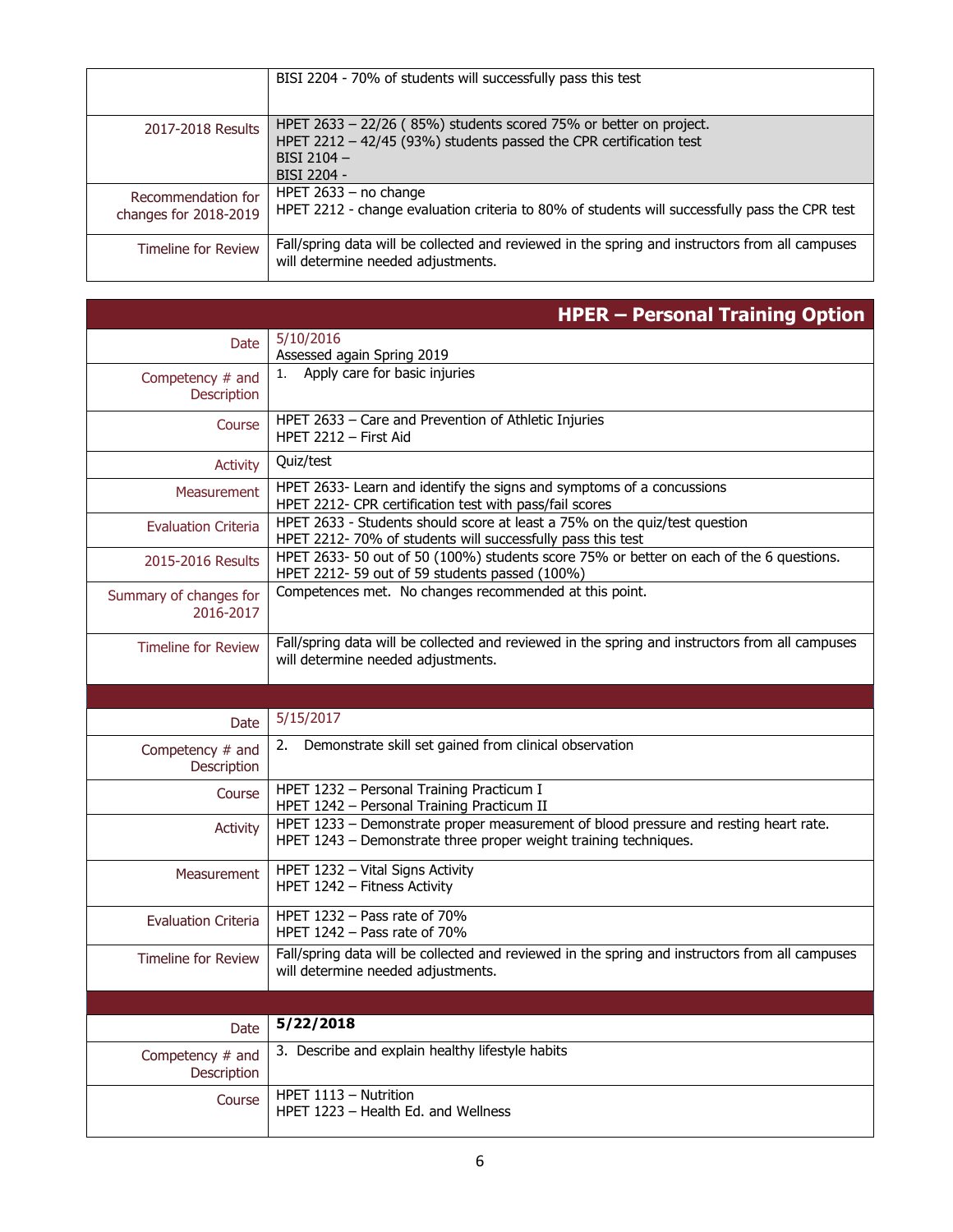| Activity                                    | HPET 1113 - The students will be given a project to demonstrate their knowledge on proper<br>nutritional habits, caloric intake and making better meal choices.<br>HPET 1223 - The students will be given a project to demonstrate their knowledge on proper<br>nutritional habits, caloric intake and making better meal choices.                                                                           |  |  |  |
|---------------------------------------------|--------------------------------------------------------------------------------------------------------------------------------------------------------------------------------------------------------------------------------------------------------------------------------------------------------------------------------------------------------------------------------------------------------------|--|--|--|
| Measurement                                 | HPET 1113 and 1223 - Grading rubric developed for this project                                                                                                                                                                                                                                                                                                                                               |  |  |  |
| <b>Evaluation Criteria</b>                  | HPET 1113 and 1223 - Students in the course will have a 70% success rate on this project.                                                                                                                                                                                                                                                                                                                    |  |  |  |
| 2017-2018 Results                           | HPET 1113 - 22/24 (92%) students scored 70% or better on project.<br>HPET 1223 - 61/68 (90%) students scored 70% or better on project.                                                                                                                                                                                                                                                                       |  |  |  |
| Recommendation for<br>changes for 2018-2019 | HPET 1113 - change evaluation criteria to 75% success rate<br>HPET 1223 - change evaluation criteria to 75% success rate                                                                                                                                                                                                                                                                                     |  |  |  |
| <b>Timeline for Review</b>                  | Fall/spring data will be collected and reviewed in the spring and instructors from all campuses<br>will determine needed adjustments.                                                                                                                                                                                                                                                                        |  |  |  |
|                                             |                                                                                                                                                                                                                                                                                                                                                                                                              |  |  |  |
| <b>Date</b>                                 | 5/22/2018                                                                                                                                                                                                                                                                                                                                                                                                    |  |  |  |
| Competency # and<br>Description             | 4. Demonstrate knowledge and application of the mechanics of the human body.                                                                                                                                                                                                                                                                                                                                 |  |  |  |
| Course                                      | HPET 1233 - Intro to Personal Training I<br>HPET 1243 - Intro to Personal Training II<br>HPET 2633 - Care and Prevention of Athletic Injuries<br>HPET 2212 - First Aid                                                                                                                                                                                                                                       |  |  |  |
| Activity                                    | HPET 1233 - Body Fat Testing Activity<br>HPET 1243 - Quiz<br>HPET 2633 - Heat Awareness quiz<br>HPET 2212 - CPR test                                                                                                                                                                                                                                                                                         |  |  |  |
| Measurement                                 | HPET 1232 - Identify the sites used for body fat testing using skinfold calipers and utilizing the<br>proper technique when measuring.<br>HPET 1242 - Identify the reasons for pre-screening clients and describe reasons for test<br>termination while training clients.<br>HPET 2633- Learn and identify the signs and symptoms of heat illness<br>HPET 2212- CPR certification test with pass/fail scores |  |  |  |
| <b>Evaluation Criteria</b>                  | HPET 1233 - Students should score 70% or better<br>HPET 1243 - Students should score 70% or better<br>HPET 2633 - Students should score at least a 75% on the quiz<br>HPET 2212-70% of students will successfully pass this test                                                                                                                                                                             |  |  |  |
| 2017-2018 Results                           | HPET $1233 - 10/10$ (100%) of students passed with a 70% or better<br>HPET $1243 - 10/10$ (100%) of students passed with a 70% or better<br>HPET 2633 - 22/26 (85%) of students passed with a 75% or better<br>HPET 2212 - 42/45 (93%) of students passed the CPR certification test                                                                                                                         |  |  |  |
| Recommendation for<br>changes for 2018-2019 | HPET 1233 and HPET 1243 - no changes since new courses<br>HPET $2633 - no changes$<br>HPET 2212 - change evaluation criteria to 80% of students will successfully pass the CPR test                                                                                                                                                                                                                          |  |  |  |
| <b>Timeline for Review</b>                  | Fall/spring data will be collected and reviewed in the spring and instructors from all campuses<br>will determine needed adjustments.                                                                                                                                                                                                                                                                        |  |  |  |

| <b>B.3.</b> Minimum Productivity Indicators: |  |  |
|----------------------------------------------|--|--|
|----------------------------------------------|--|--|

| Time Frame (e.g.: 5 year span)     | <b>Head Count/Graduates</b> |           |           |           |           |
|------------------------------------|-----------------------------|-----------|-----------|-----------|-----------|
|                                    | 2013-2014                   | 2014-2015 | 2015-2016 | 2016-2017 | 2017-2018 |
| Health, Physical Education, & Rec. | 61/25                       | 61/25     | 80/15     | 70/22     | 64/17     |
| <b>Athletic Training</b>           | 55/8                        | 74/10     | 66/7      | 60/13     | 51/5      |
| Personal Training                  |                             |           |           |           | 15/6      |
| <b>Total</b>                       | 116/33                      | 135/35    | 146/22    | 130/35    | 130/28    |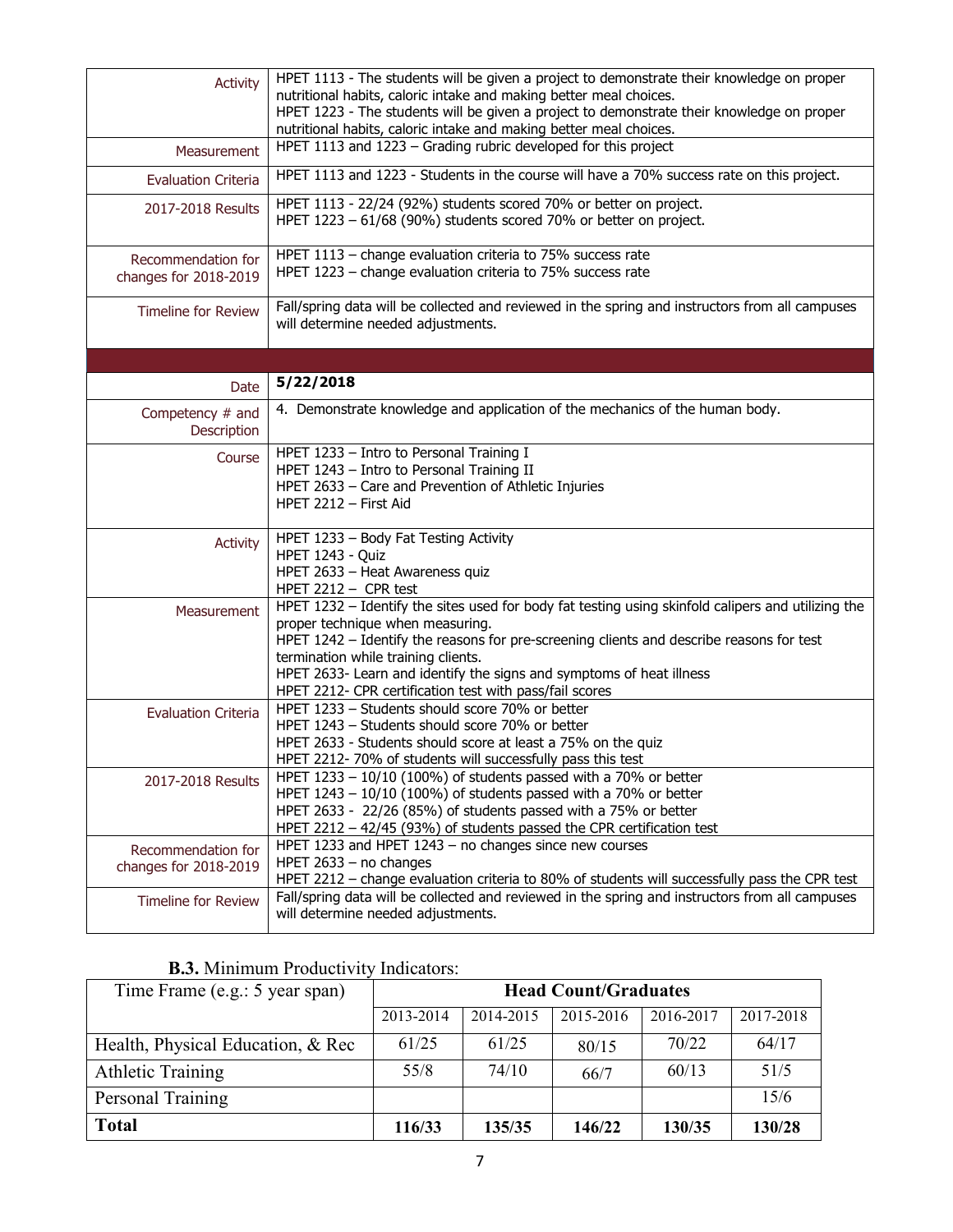# **B.4.** Other Quantitative Measures:

| a. Number of courses taught exclusively for the major program for each of the last |
|------------------------------------------------------------------------------------|
| five years and the size of classes:                                                |

| Course           | <b>Course Name</b>                          | <b>Sections/Average Size of Class</b> |           |           |           |           |
|------------------|---------------------------------------------|---------------------------------------|-----------|-----------|-----------|-----------|
| Number           |                                             | 2013-2014                             | 2014-2015 | 2015-2016 | 2016-2017 | 2017-2018 |
| <b>HPET 1132</b> | Sports Officiating I                        | 2/15.5                                | 2/16      | 3/10.3    | 3/5.3     | 3/6.3     |
| <b>HPET 1142</b> | <b>Sports Officiating II</b>                | 1/13                                  | 1/8       | 1/8       | 1/14      | 1/8       |
| <b>HPET 2053</b> | Intro to Coaching                           | 2/20                                  | 2/17.5    | 2/23      | 2/16.5    | 2/12      |
| <b>HPET 1950</b> | Physical Education<br>Field Experience      | 4/7                                   | 4/7.8     | 4/6.3     | 4/5.5     | 4/5.8     |
| <b>HPET 1952</b> | Intro to HPER                               | 2/16                                  | 2/16.5    | 2/13.5    | 2/8.5     | 2/8       |
| <b>HPET 2633</b> | Care and Prevention<br>of Athletic Injuries | 3/16.3                                | 3/18      | 3/18.7    | 4/15.5    | 4/10      |
| <b>HPET 2382</b> | <b>Athletic Training</b><br>Practicum I     | 2/5                                   | 2/4       | 2/4.5     | 2/4       | 2/3       |
| <b>HPET 2482</b> | <b>Athletic Training</b><br>Practicum II    | 2/5                                   | 2/3       | 2/3.5     | 2/2.5     | 2/2.5     |
| <b>HPET 1233</b> | Intro to Pers<br>Training I                 |                                       |           |           | 2/6       | 2/6       |
| <b>HPET 1243</b> | Intro to Pers<br>Training II                |                                       |           |           | 2/6       | 2/5       |
| <b>HPET 1232</b> | Pers Training<br>Practicum I                | $\blacksquare$                        | -         |           | 2/4.5     | 2/4.5     |
| <b>HPET 1242</b> | Pers Training<br>Practicum II               |                                       |           |           | 2/4       | 2/4       |

**b.** Student credit hours by level generated in all major courses that make up the degree program for five years:

| Course           | <b>Course Name</b>                          | <b>Hours Generated</b> |           |           |           |           |
|------------------|---------------------------------------------|------------------------|-----------|-----------|-----------|-----------|
| Number           |                                             | 2013-2014              | 2014-2015 | 2015-2016 | 2016-2017 | 2017-2018 |
| <b>HPET 1132</b> | Sports Officiating I                        | 62                     | 64        | 62        | 32        | 38        |
| <b>HPET 1142</b> | Sports Officiating II                       | 26                     | 16        | 16        | 28        | 16        |
| <b>HPET 2053</b> | Intro to Coaching                           | 120                    | 105       | 92        | 99        | 72        |
| <b>HPET 1950</b> | Physical Education<br>Field Experience      | 28                     | 31        | 25        | 22        | 23        |
| <b>HPET 1952</b> | Intro to HPER                               | 64                     | 66        | 54        | 34        | 32        |
| <b>HPET 2633</b> | Care and Prevention<br>of Athletic Injuries | 147                    | 162       | 168       | 186       | 120       |
| <b>HPET 2382</b> | <b>Athletic Training</b><br>Practicum I     | 20                     | 16        | 18        | 16        | 12        |
| <b>HPET 2482</b> | <b>Athletic Training</b><br>Practicum II    | 40                     | 12        | 14        | 10        | 10        |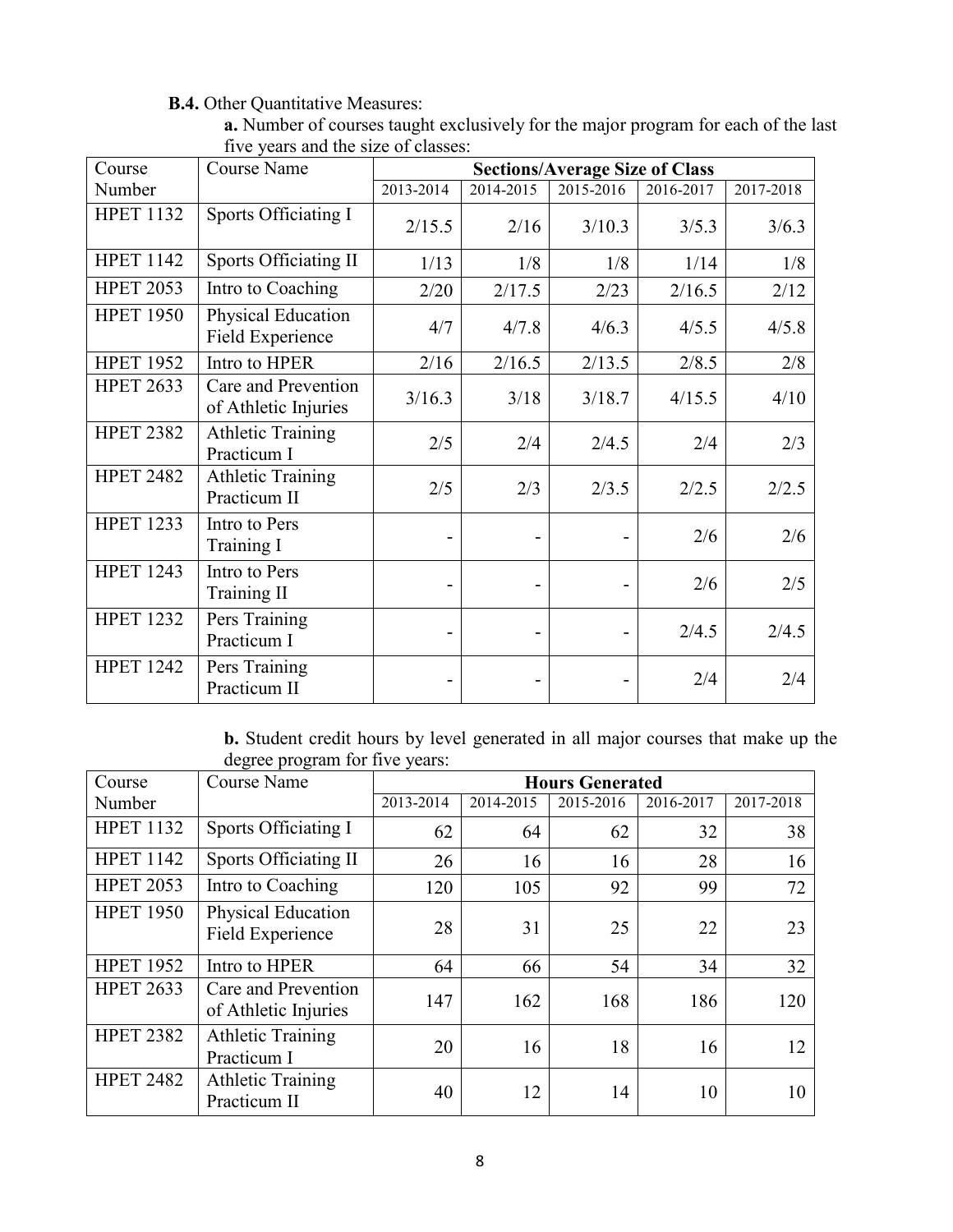| <b>HPET 1233</b> | Intro to Pers<br>Training I   |     | -   |     | 36  | 36 |
|------------------|-------------------------------|-----|-----|-----|-----|----|
| <b>HPET 1243</b> | Intro to Pers<br>Training II  |     |     |     | 36  | 30 |
| <b>HPET 1232</b> | Pers Training<br>Practicum I  |     |     |     | 18  | 18 |
| <b>HPET 1242</b> | Pers Training<br>Practicum II |     |     |     | 16  | 16 |
| <b>Total</b>     |                               | 507 | 472 | 449 | 533 |    |

**c.** Direct instructional costs for the program for the review period:

The average program cost for the Health, Physical Education and Recreation degree and options for a 3-credit hour program course (including salary and fringe benefits) is \$7,052.

20 courses in 5-year period were 1-credit hours at a cost of \$50,120 56 courses in 5-year period were 2-credit hours at a cost of \$263,275 35 courses in 5-year period were 3-credit hours at a cost of \$246,820 Total instructional cost for required program courses-\$560,215

Currently, all required program classes for the degree are taught by full-time faculty or assistant coaches with benefits. Additional program costs are minimal, totaling no more than \$500 for First Aid supplies to be used in teaching the First Aid class and training mannequins for CPR.

| are general cuication component and other major programs including certificati |                           |                        |           |           |           |           |
|--------------------------------------------------------------------------------|---------------------------|------------------------|-----------|-----------|-----------|-----------|
| Course                                                                         | Course Name               | <b>Hours Generated</b> |           |           |           |           |
| Number                                                                         |                           | 2013-2014              | 2014-2015 | 2015-2016 | 2016-2017 | 2017-2018 |
| <b>HPET 1113</b>                                                               | Nutrition                 | 291                    | 264       | 294       | 267       | 144       |
| <b>HPET 1223</b>                                                               | Health Ed and<br>Wellness | 546                    | 681       | 714       | 675       | 444       |
| <b>HPET 2212</b>                                                               | First Aid                 | 180                    | 194       | 240       | 230       | 202       |
| <b>BISI 2104</b>                                                               | Human Anatomy             | 440                    | 400       | 500       | 512       | 592       |
| <b>BISI 2204</b>                                                               | Human Physiology          | 380                    | 332       | 432       | 480       | 524       |
| <b>Total</b>                                                                   |                           | 1837                   | 1871      | 2180      | 2164      | 1906      |

**d.** The number of credits and credit hours generated in the program that support the general education component and other major programs including certificates:

**e.** A roster of faculty members, faculty credentials and faculty credential institution(s). Also include the number of full time equivalent faculty in the specialized courses within the curriculum:

| <b>Faculty</b>  | Credential                                                | Institution that granted degree |  |
|-----------------|-----------------------------------------------------------|---------------------------------|--|
|                 |                                                           |                                 |  |
| Baggett, Julie  | M.Ed., Athletic Training Certification                    | University of Central Oklahoma  |  |
| Brown, Suzi     | M.Ed., Athletic Training Certification                    | Southwestern Oklahoma State     |  |
|                 | DuRoy, Michael M.Ed. In Health & Physical Education       | University of Central Oklahoma  |  |
| Jackson, Donnie | M.LS in Liberal Studies: Health Sciences                  | Fort Hayes State University     |  |
|                 | Johnston, Ashley M.S. in Health Kinesiology Sport Studies | Texas A&M University            |  |

\*Note science courses required for the program are taught by full-time faculty with a minimum of a master's degree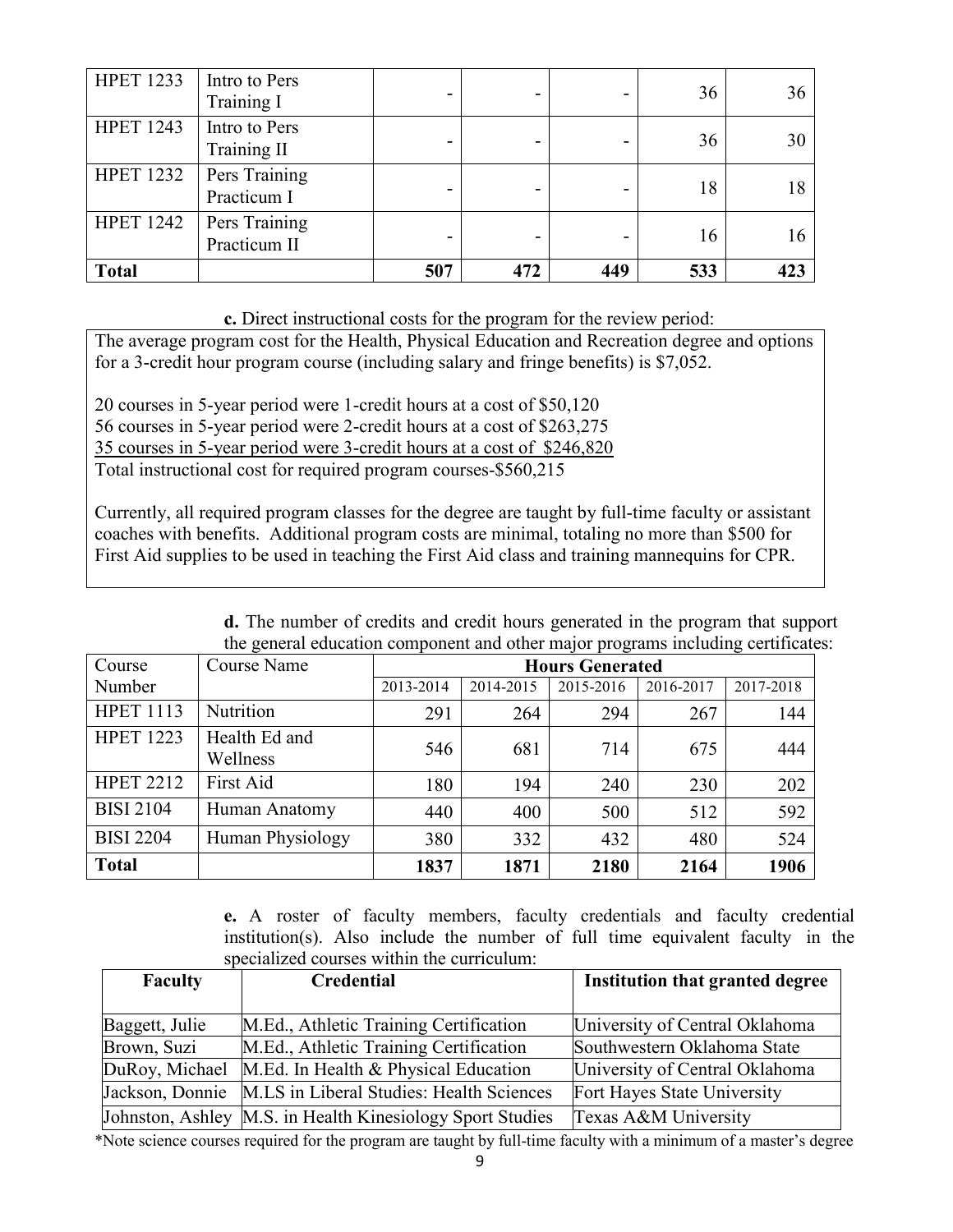and 18 graduate hours in the science discipline being taught.

**f.** If available, information about employment or advanced studies of graduates of the program over the past five years:

2016-2025 OK labor market projections

**Physical Therapist Assistant - Associate Degree** Median Salary - \$26.90/hr. Growth - 35% 10 year change in jobs - 333

**Occupational Therapist Assistant - Associate Degree** Median Salary - \$28.00/hr. Growth - 34% 10 year change in jobs - 154

**Secondary Teachers and Coaches - Bachelor's Degree** Median Salary - \$23.80/hr. Growth - 8% 10 year change in jobs – 19

> **g.** If available, information about the success of students from this program who have transferred to another institution:

Within the past 5 years of the athletic training program, four students have graduated in an athletic training area with a bachelor's degree: 1 from OSU, 1 SNU, 2 UCO. Eight athletic training graduates are currently working on a bachelor's degree at a four-year institution.

Transfer data for other majors is not available.

**B.5.** Duplication and Demand:

In cases where program titles imply duplication, programs should be carefully compared to determine the extent of the duplication and the extent to which that duplication is unnecessary. An assessment of the demand for a program takes into account the aspirations and expectations of students, faculty, administration, and the various publics served by the program. Demand reflects the desire of people for what the program has to offer and the needs of individuals and society to be served by the program.

**B.5.** Duplication and Demand Issues:

*Address Duplication:*

NA

*Address Demand:*

NA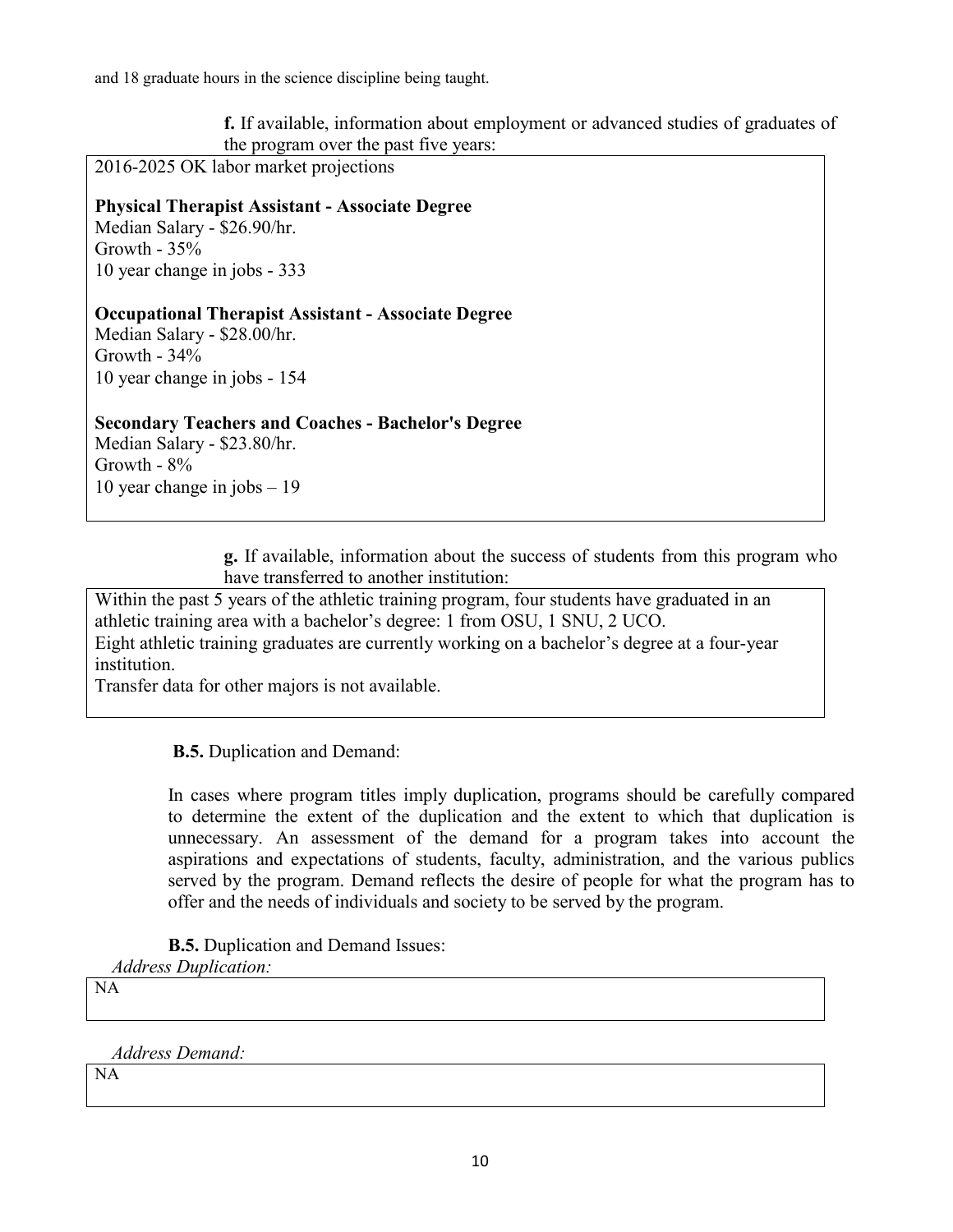Not available

**B.5.b.** Detail demand for students produced by the program, taking into account employer demands, demands for skills of graduates, and job placement data:

An HPER advisory committee was established to address workforce needs and clarify student transfer demands.

> **B.5.c.** Detail demand for services or intellectual property of the program, including demands in the form of grants, contracts, or consulting:

Not applicable

**B.5.d.** Detail indirect demands in the form of faculty and student contributions to the cultural life and well-being of the community:

Through practicum hours, the athletic training and personal training students contribute to institutional athletic events open to the community.

> **B.5.e.** The process of program review should address meeting demands for the program through alternative forms of delivery. Detail how the program has met these demands:

Courses are offered online and via ITV to meet the various needs of students' schedules.

**B.6.** Effective Use of Resources:

Resources include financial support, (state funds, grants and contracts, private funds, student financial aid); library collections; facilities including laboratory and computer equipment; support services, appropriate use of technology in the instructional design and delivery processes, and the human resources of faculty and staff.

Students have free access to computers and printers along with online and on-site tutoring. They also have access to the Wellness center for use in coursework. Technology uses include Blackboard and ITV with training provided to all faculty annually. IT support is provided for all technology and Blackboard is used for on-site, online, and hybrid courses so the cost of that support is shared institution-wide.

\*Low Producing Program Reviews follow a different format and template.

**Institutional Program Recommendations**: (describe detailed recommendations for the program as a result of this thorough review and how these recommendations will be implemented, as well as the timeline for key elements)